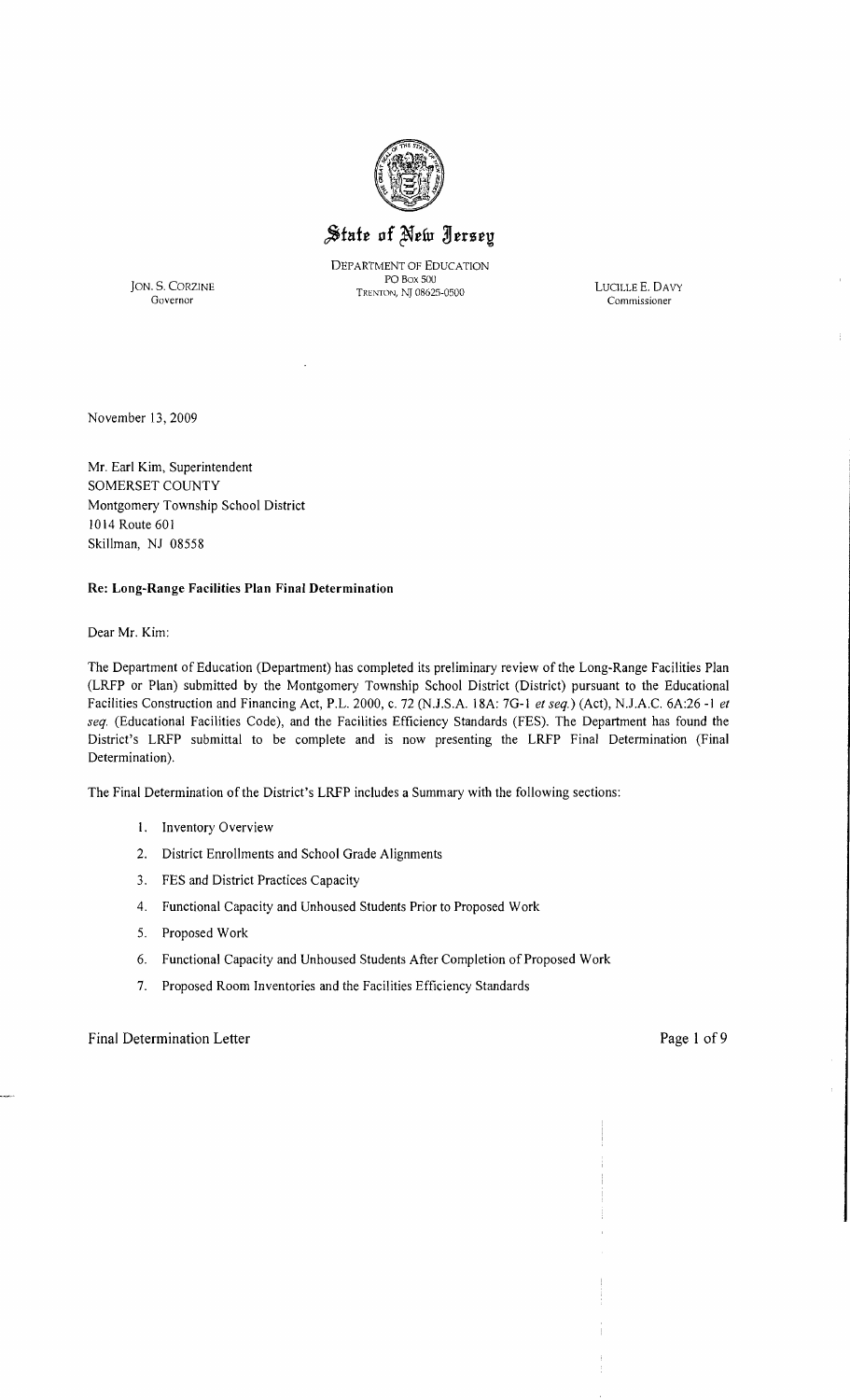Major LRFP approval issues include the adequacy of the LRFP's proposed emollments, school capacities, and educational spaces. Approval of the LRFP, and any projects and costs listed therein, does not imply approval of an individual school facilities project or its corresponding costs and eligibility for State support under the Act. Similarly, approval of the LRFP does not imply approval of portions of the Plan that are inconsistent with the Department's FES and proposed building demolition or replacement. Determination of preliminary eligible costs and final eligible costs will be made at the time of the approval of a particular school facilities project pursuant to N.J .S.A. l8A:7G-5. The District must submit a feasibility study as part of the school facilities project approval process, pursuant to N.J.S.A. 18A:7G-7b, to support proposed building demolition or replacement. The feasibility study should demonstrate that a building might pose a risk to the safety of the occupants after rehabilitation or that rehabilitation is not cost-effective.

Following the approval of the LRFP, the District may submit an amendment to the approved LRFP for Department review. Unless and until an amendment to the LRFP is submitted to and approved by the Commissioner of the Department pursuant to N.J.S.A. 18A:7G-4(c), the approved LRFP shall remain in effect. The District may proceed with the implementation of school facilities projects that are consistent with the approved LRFP whether or not the school facilities project contains square footage that may be ineligible for State support.

We trust that this document will adequately explain the Final Determination and allow the District to move forward with the initiation of projects within its LRFP. Please contact Glenn Ferguson at the Office of School Facilities at (609) 943-5674 with any questions or concerns that you may have.

Sincerely,

Luille Endag

Lucille E. Davy Commissioner

Enclosure

c: John Hart, Chief of Staff

Trudy Doyle, Somerset County, Executive County Superintendent Bernard E. Piaia, Director, School Facilities, Office of the Chief of Staff Susan Kutner, Director, Policy and Planning, School Facilities, Office of the Chief of Staff Glenn Ferguson, County Manager, School Facilities, Office of the Chief of Staff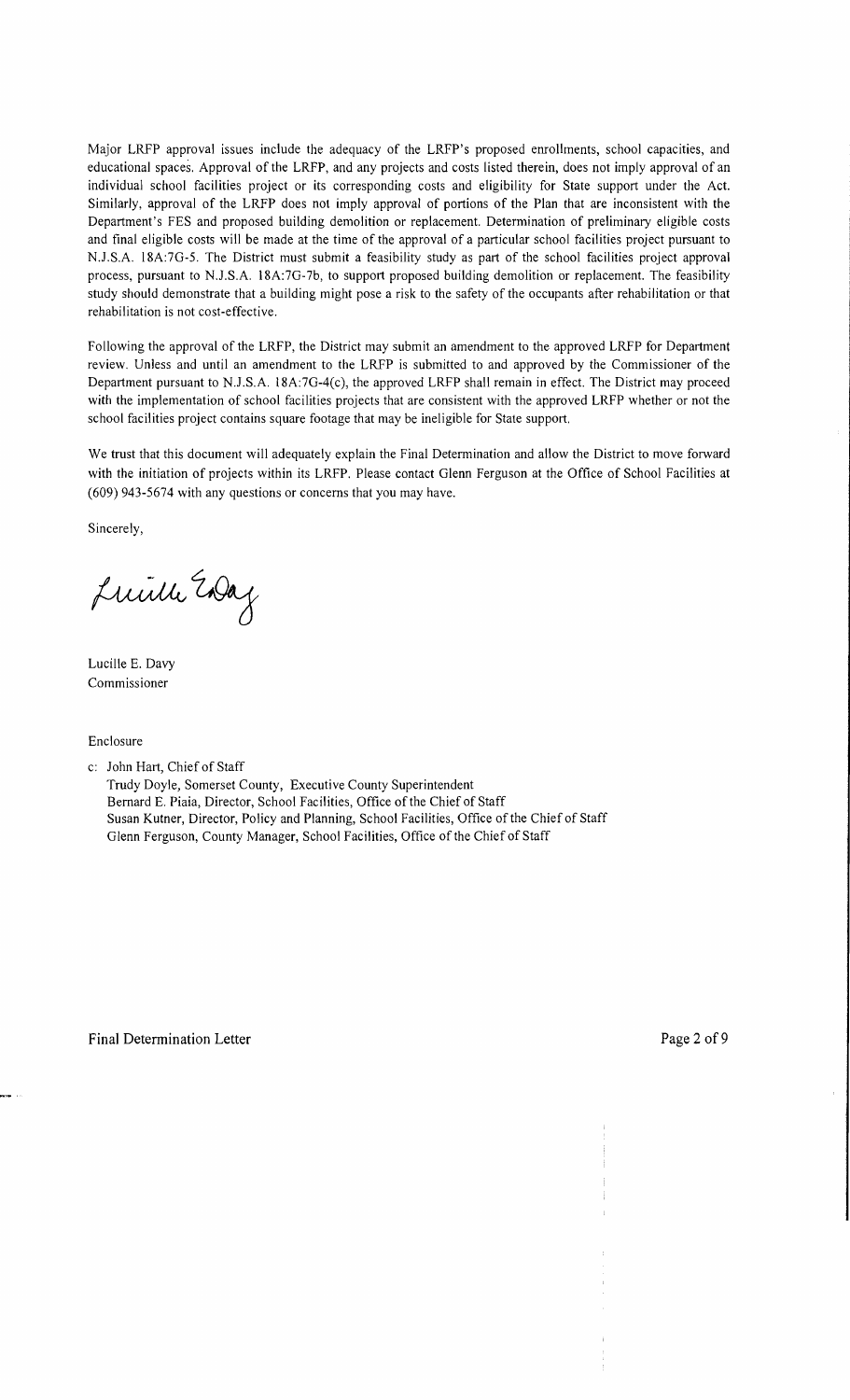## LONG-RANGE FACILITIES PLAN

## **Final Determination Summary**

Montgomery Township School District

The Department of Education (Department) has completed its review of the Long-Range Facilities Plan (LRFP or Plan) submitted by the Montgomery Township School District (District) pursuant to the Educational Facilities Construction and Financing Act, P.L. 2000, *c.*72 (N.J.S.A. 18A:7G-1 *et seq.*) (Act), N.J.A.C. 6A:26-1 et seq. (Educational Facilities Code), and the Facilities Efficiency Standards (FES).

This is the Department's Final Determination Summary (Summary) of the LRFP. The Summary is based on the standards set forth in the Act, the Educational Facilities Code, the FES, District entered data in the LRFP and Project Application and Tracking System (LRFP website), and District supplied supporting documentation. The Summary consists of seven sections. The referenced reports in *italic* text are standard LRFP reports available on the Department's LRFP website.

#### 1. Inventory Overview

The District provides services for students in grades K-12. The predominant existing school grade configuration is K-12. The predominant proposed school grade configuration is K-12. The District is classified as an "Under 55" district for funding purposes.

The District identified existing and proposed schools, sites, buildings, playgrounds, playfields, and parking lots in its LRFP. The total number of existing and proposed district-owned or leased schools, sites, and buildings are listed in Table I. A detailed description of each asset can be found in the LRFP website report titled *"Site Asset Inventory Report. "* 

|                                                      | <b>Existing</b> | Proposed |
|------------------------------------------------------|-----------------|----------|
| Sites:                                               |                 |          |
| Total Number of Sites                                |                 |          |
| Number of Sites with no Buildings                    |                 |          |
| Number of Sites with no Instructional Buildings      |                 |          |
| <b>Schools and Buildings:</b>                        |                 |          |
| Total Number of Schools                              |                 |          |
| Total Number of Instructional Buildings              |                 |          |
| Total Number of Administrative and Utility Buildings |                 |          |
| Total Number of Athletic Facilities                  |                 |          |
| Total Number of Parking Facilities                   |                 |          |
| Total Number of Temporary Facilities                 |                 |          |

#### Table 1: Inventory Summary

As directed by the Department, incomplete school facilities projects that have project approval from the Department are represented as "existing" in the Plan. District schools with incomplete approved projects that include new construction or the reconfiguration of existing program space are as follows: N/A.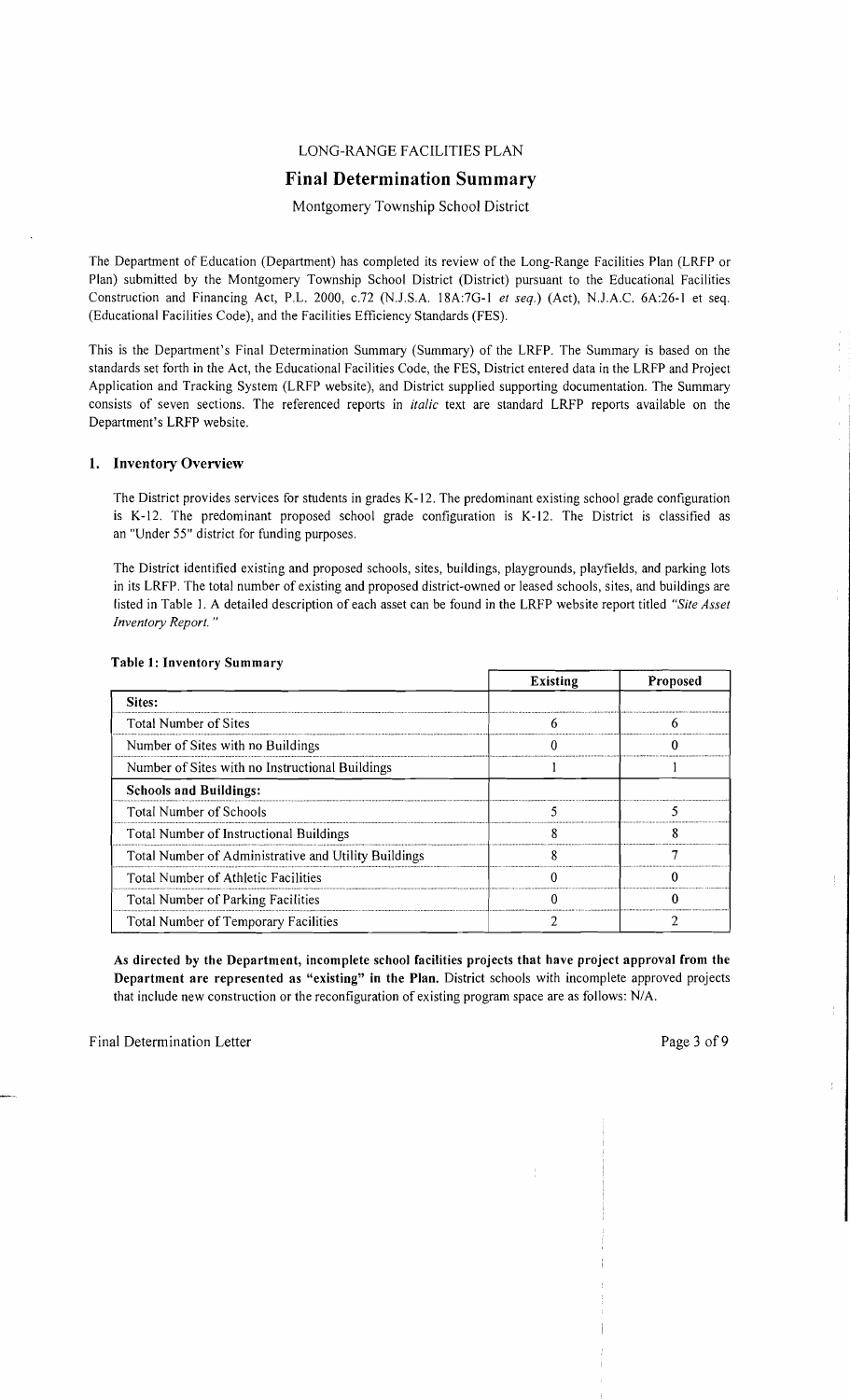Major conclusions are as follows:

- $\blacksquare$ The District is proposing to maintain the existing number of District-owned or leased sites.
- The District is proposing to maintain the existing number of District-owned or operated schools.
- The District is proposing to maintain the existing number of District-owned or leased instructional buildings. The District is proposing to maintain the existing number of District-owned or leased noninstructional buildings.

FINDINGS The Department has determined that the proposed inventory is adequate for review of the District's LRFP. However, the LRFP determination does not imply approval of an individual school facilities project listed within the LRFP. The District must submit individual project applications for project approval. If building demolition or replacement is proposed, the District must submit a feasibility study, pursuant to N.J.S.A. 18A:7G-7b, as part of the application for the specific school facilities project.

## 2. District Enrollments and School Grade Alignments

The District detennined the number of students, or "proposed enrollments," to be accommodated in the LRFP on a district-wide basis and in each school. The District's existing and proposed enrollments and the cohortsurvival projection provided by the Department on the LRFP website are listed in Table 2. Detailed information can be found in the LRFP website report titled *"Enrollment Projection Detail.* " Existing and proposed school enrollments and grade alignments can be found in the report titled *"Enrollment and School Grade Alignment. "* 

|                             | <b>Actual Enrollments</b><br>2009 | <b>District Proposed</b><br><b>Enrollments</b> | <b>Department's LRFP</b><br><b>Website Projection</b> |
|-----------------------------|-----------------------------------|------------------------------------------------|-------------------------------------------------------|
| Grades K-12:                |                                   |                                                |                                                       |
| Grades K-5, including SCSE  | 2235                              | 2927                                           | 2932                                                  |
| Grades 6-8, including SCSE  | 1318                              | 1468                                           | 1460                                                  |
| Grades 9-12, including SCSE | 1679                              | 1775                                           | 1775                                                  |
| Totals K-12                 | 5232                              | 6170                                           | 6167                                                  |
| Pre-Kindergarten:           |                                   |                                                |                                                       |
| Pre-Kindergarten, Age 3     |                                   |                                                |                                                       |
| Pre-Kindergarten, Age 4     |                                   |                                                | 0                                                     |
| Pre-Kindergarten, SCSE      |                                   | 10                                             | 10                                                    |

#### Table 2: Enrollment Comparison

*"SCSE"* = *Self-Contained Special Education* 

Major conclusions are as follows:

- The District did not elect to use the Department's LRFP website projection. Supporting documentation was submitted to the Department as required to justify the proposed enrollments.
- The District is planning for increasing enrollments.
- The District is not an ECPA (Early Childhood Program Aid) District.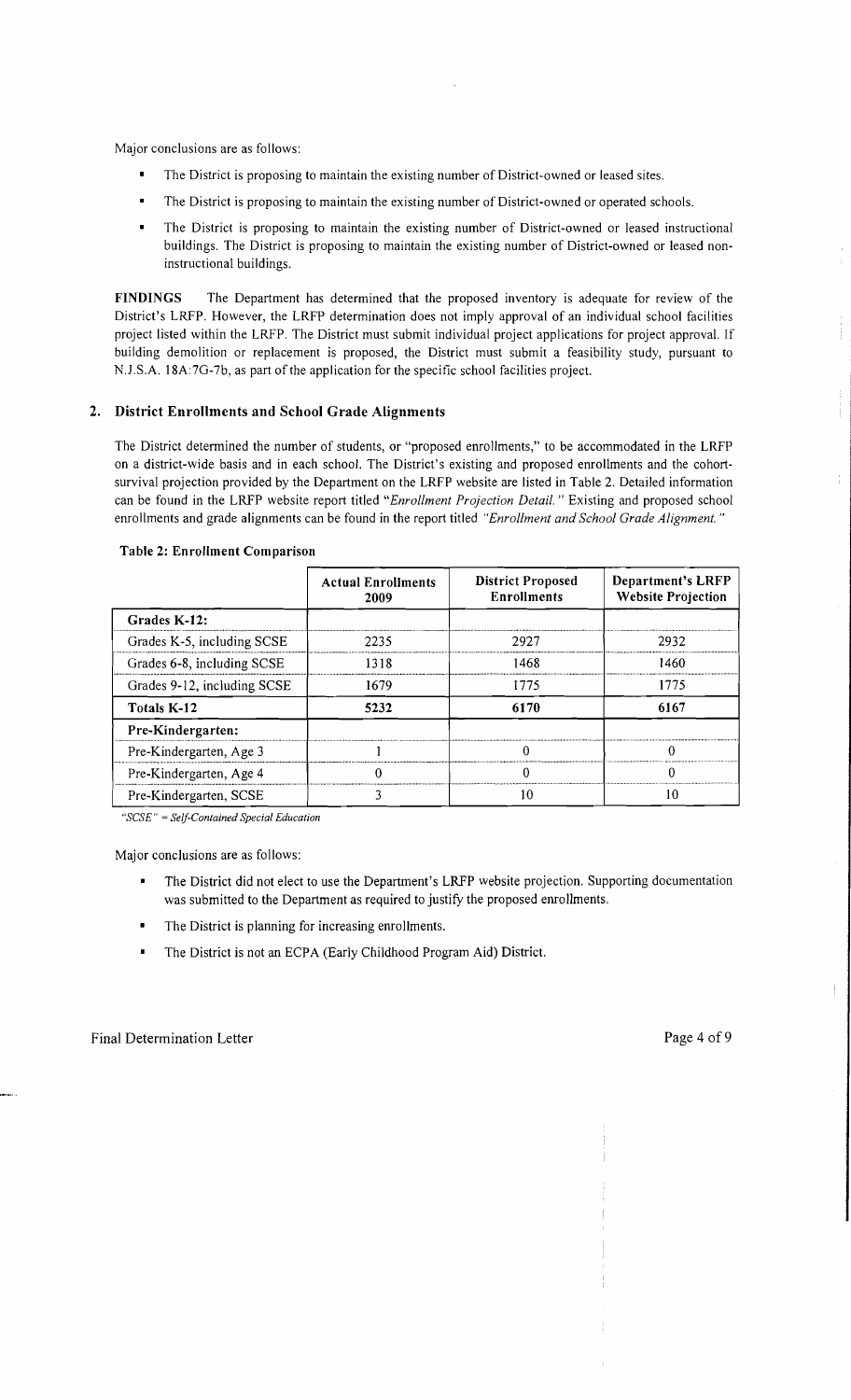FINDINGS The Department has determined that the District's proposed enrollments are supportable for review of the District's LRFP. The Department will require a current enrollment projection at the time an application for a school facilities project is submitted incorporating the District's most recent Fall Enrollment Report in order to verify that the LRFP's planned capacity is appropriate for the updated enrollments.

## 3. FES and District Practices Capacity

The proposed room inventories for each school were analyzed to determine whether the LRFP provides adequate capacity for the proposed enrollments. Two capacity calculation methods, called *"FES Capacity"* and *"District Practices Capacity,* " were used to assess existing and proposed school capacity in accordance with the FES and District program delivery practices. A third capacity calculation, called *"Functional Capacity, "*  determines Unhoused Students and potential State support for school facilities projects. Functional Capacity is analyzed in Section 5 of this Summary.

- *FES Capacity* only assigns capacity to pre-kindergarten *(if district-owned or operated),* kindergarten, general, and self-contained special education classrooms. No other room types are considered to be capacity-generating. Class size is based on the FES and is prorated for classrooms that are sized smaller than FES classrooms. FES Capacity is most accurate for elementary schools, or schools with non-departmentalized programs, in which instruction is "homeroom" based. This capacity calculation may also be accurate for middle schools depending upon the program structure. However, this method usually significantly understates available high school capacity since specialized spaces that are typically provided in lieu of general classrooms are not included in the capacity calculations.
- *District Practices Capacity* allows the District to include specialized room types in the capacity calculations and adjust class size to reflect actual practices. This calculation is used to review capacity and enrollment coordination in middle and high schools.

A capacity utilization factor in accordance with the FES is included in both capacity calculations. A 90% capacity utilization rate is applied to classrooms serving grades K-8. An 85% capacity utilization rate is applied to classrooms serving grades 9-12. No capacity utilization factor is applied to preschool classrooms.

Table 3 provides a summary of existing and proposed district-wide capacities. Detailed information can be found in the LRFP website report titled *"FES and District Practices Capacity. "* 

|                                                 | <b>Total FES Capacity</b> | <b>Total District Practices Capacity</b> |
|-------------------------------------------------|---------------------------|------------------------------------------|
| $(A)$ Proposed Enrollments                      | 6180                      | 6180                                     |
| $(B)$ Existing Capacity                         | 3570                      | 6070                                     |
| <i>Existing Capacity Status (B)-(A)</i>         | -2609                     | -109                                     |
| (C) Proposed Capacity                           | 3592                      | 6091                                     |
| <i><b>*Proposed Capacity Status (C)-(A)</b></i> | .2587                     | -88                                      |

## Table 3: FES and District Practices Capacity Summary

\* *Positive numbers signifY surplus capacity; negative numbers signifY inadequate capacity. Negative values for District Practices capacity are acceptable ijproposed enrollments do not exceed 100% capacity utilization.* 

Major conclusions are as follows:

• The District has appropriately coordinated proposed school capacities and enrollments in the LRFP.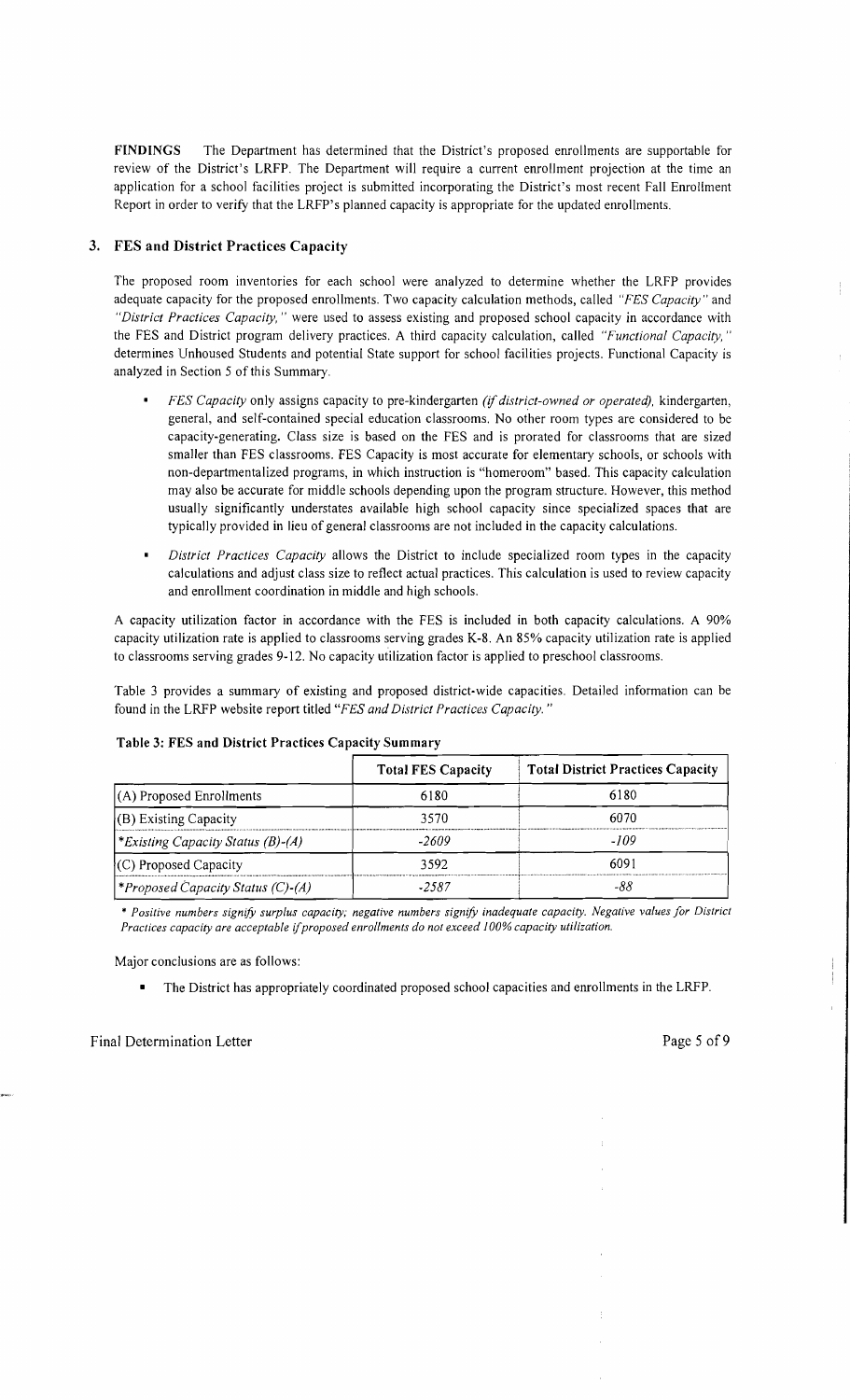Adequate justification has been provided by the District if capacity for a school deviates from the proposed enrollments by more than 5%.

FINDINGS The Department has determined that the proposed District capacity, in accordance with the proposed enrollments, is adequate for review of the District's LRFP. The Department will require a current enrollment projection at the time an application for a school facilities project is submitted, incorporating the District's most recent Fall Enrollment Report, in order to verify that the LRFP's planned capacity meets the District's updated enrollments.

## 4. Functional Capacity and Unhoused Students Prior to Proposed Work

*Functional Capacity* was calculated and compared to the proposed enrollments to provide a preliminary estimate of Unhoused Students and new construction funding eligibility. Functional Capacity is the adjusted gross square footage of a school building *(total gross square feet minus excluded space)* divided by the minimum area allowance per Full-time Equivalent student for the grade level contained therein. Unhoused Students is the number of students projected to be enrolled in the District that exceeds the Functional Capacity of the District's schools pursuant to N.lA.C. 6A:26-2.2(c).

*"Excluded Square Feet"* in the LRFP Functional Capacity calculation includes (1) square footage exceeding the FES for any pre-kindergarten, kindergarten, general education, or self-contained special education classroom; (2) grossing factor square footage *(corridors, stairs, mechanical rooms, etc.)* that exceeds the FES allowance, and (3) square feet proposed to be demolished or discontinued from use. Excluded square feet may be revised during the review process for individual school facilities projects.

Table 4 provides a preliminary assessment of Functional Capacity, Unhoused Students, and Estimated Maximum Approved Area for the various grade groups in accordance with the FES. Detailed information concerning the calculation and preliminary excluded square feet can be found in the LRFP website reports titled *"Functional Capacity and Unhoused Students"* and *"Functional Capacity Excluded Square Feet. "* 

|                      | A<br>Proposed<br>Enrollment | B<br>Estimated<br>Existing<br>Functional<br>Capacity | $C = A-B$<br>Unhoused<br>Students | D<br>Area<br>Allowance<br>(gsf/students) | $E = C \times D$<br><b>Estimated Maximum</b><br>Approved Area for<br><b>Unhoused Students</b> |
|----------------------|-----------------------------|------------------------------------------------------|-----------------------------------|------------------------------------------|-----------------------------------------------------------------------------------------------|
| Elementary $(K-5)^*$ | 2927                        | 2176                                                 | 750                               | 125.00                                   | 93,757                                                                                        |
| Middle $(6-8)$       | 1468                        | 1310                                                 | 157                               | 134.00                                   | 21,075                                                                                        |
| $High (9-12)$        | 1775                        | 2095                                                 | $\Omega$                          | 151.00                                   |                                                                                               |
| Totals K-12          | 6180                        | 6583                                                 |                                   |                                          |                                                                                               |

| Table 4: Functional Capacity and Unhoused Students Prior to Proposed Work |  |  |  |  |  |  |  |
|---------------------------------------------------------------------------|--|--|--|--|--|--|--|
|---------------------------------------------------------------------------|--|--|--|--|--|--|--|

\**Pre-kindergarten students are not included in the calculations.* 

Major conclusions are as follows:

The calculations for "Estimated Existing Functional Capacity" do not include school facilities projects that have been approved by the Department but were not under construction or complete at the time of Plan submission.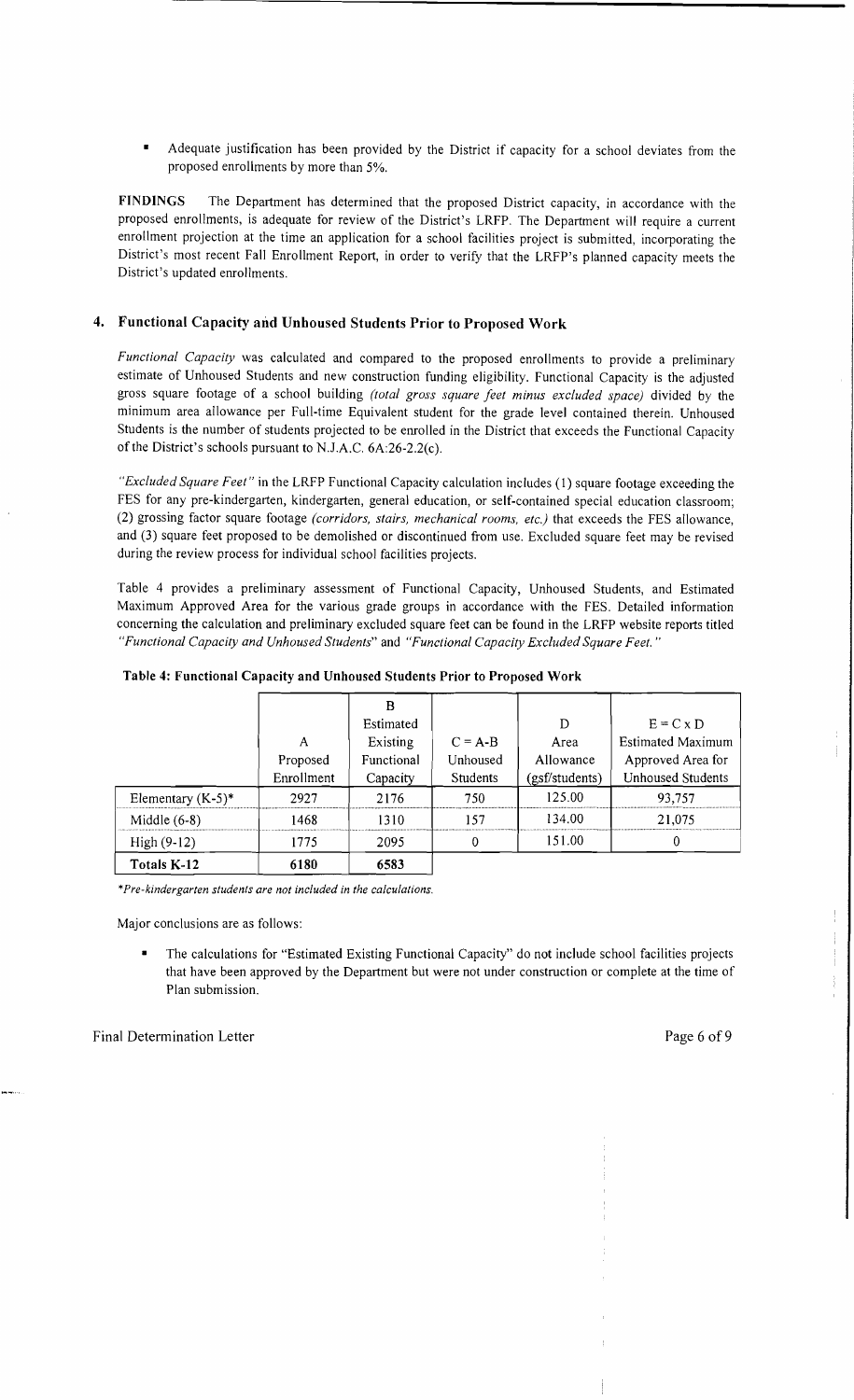- The District, based on the preliminary LRFP assessment, does not have Unhoused Students for the following FES grade groups: Grades 9-12.
- The District, based on the preliminary LRFP assessment, has Unhoused Students for the following FES grade groups: Grades K-5, 6-8.
- The District is not an ECPA district. Therefore, pre-kindergarten students are not included in the calculations. Unhoused pre-kindergarten self-contained special education students are eligible for State support. A determination of square footage eligible for State support will be made at the time an application for a specific school facilities project is submitted to the Department for review and approval.
- The District is not proposing to demolish or discontinue the use of existing District-owned instructional space. The Functional Capacity calculation excludes square feet proposed to be demolished or discontinued for the following FES grade groups: n/a.

FINDINGS Functional Capacity and Unhoused Students calculated in the LRFP are preliminary estimates. Justification for square footage in excess of the FES and the determination of additional excluded square feet, Preliminary Eligible Costs (PEC), and Final Eligible Costs (FEC) will be included in the review process for specific school facilities projects. A feasibility study undertaken by the District is required if building demolition or replacement is proposed per N.J.A.C. 6A:26-2.3(b)(10).

## 5. Proposed Work

The District was instructed to review the condition of its facilities and sites and to propose corrective *"system"*  and *"inventory"* actions in its LRFP. *"System"* actions upgrade existing conditions without changing spatial configuration or size. Examples of system actions include new windows, finishes, and mechanical systems. *"Inventory"* actions address space problems by removing, adding, or altering sites, schools, buildings and rooms. Examples of inventory actions include building additions, the reconfiguration of existing walls, or changing room use.

Table 5 summarizes the type of work proposed in the District's LRFP for instructional buildings. Detailed information can be found in the LRFP website reports titled *"Site Asset Inventory," "LRFP Systems Actions Summary,* " *and "LRFP Inventory Actions Summary. "* 

|  |  |  |  | Table 5: Proposed Work for Instructional Buildings |  |
|--|--|--|--|----------------------------------------------------|--|
|--|--|--|--|----------------------------------------------------|--|

| Type of Work                                                   | Work Included in LRFP |
|----------------------------------------------------------------|-----------------------|
| <b>System Upgrades</b>                                         | Yes                   |
| <b>Inventory Changes</b>                                       |                       |
| Room Reassignment or Reconfiguration                           | Ves                   |
| <b>Building Addition</b>                                       | Y es                  |
| New Building                                                   |                       |
| Partial or Whole Building Demolition or Discontinuation of Use |                       |
| New Site                                                       |                       |

ł.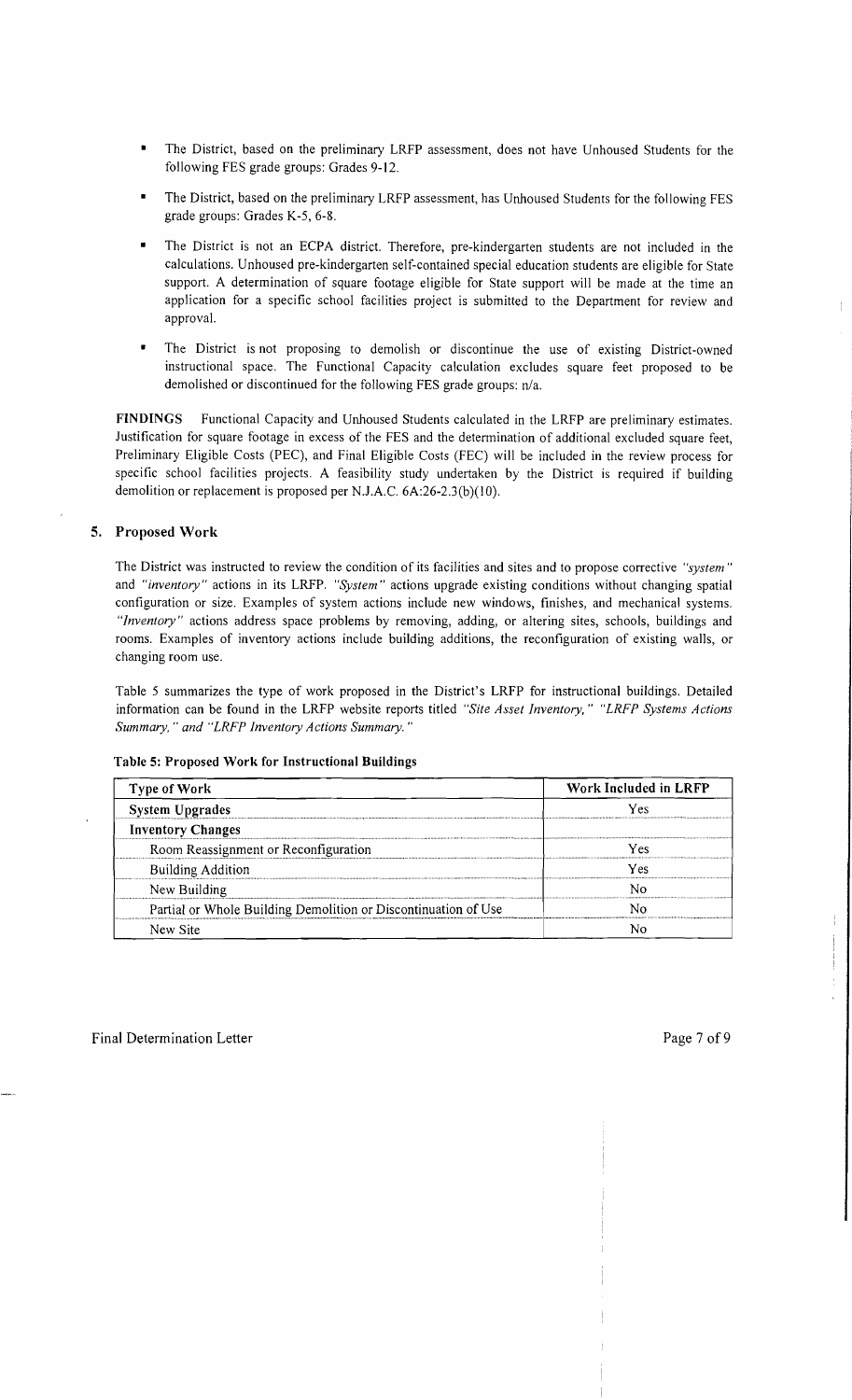Major conclusions are as follows:

- The District has proposed system upgrades in one or more instructional buildings.
- The District has proposed inventory changes, including new construction, in one or more instructional buildings.
- The District has not proposed new construction in lieu of rehabilitation in one or more instructional buildings.

Please note that costs represented in the LRFP are for capital planning purposes only. Estimated costs are not intended to represent preliminary eligible costs or final eligible costs of approved school facilities projects.

The Act (N.J.S.A. 18A:7G-7b) provides that all school facilities shall be deemed suitable for rehabilitation unless a pre-construction evaluation undertaken by the District demonstrates to the satisfaction of the Commissioner that the structure might pose a risk to the safety of the occupants even after rehabilitation or that rehabilitation is not cost-effective. Pursuant to N.J.A.C. 6A:26-2.3(b)(IO), the Commissioner may identify school facilities for which new construction is proposed in lieu of rehabilitation for which it appears from the information presented that new construction is justified, provided, however, that for such school facilities so identified, the District must submit a feasibility study as part of the application for the specific school facilities project. The cost of each proposed building replacement is compared to the cost of additions or rehabilitation required to eliminate health and safety deficiencies and to achieve the District's programmatic model.

Facilities used for non-instructional or non-educational purposes are ineligible for State support under the Act. However, projects for such facilities shall be reviewed by the Department to determine whether they are consistent with the District's LRFP and whether the facility, if it is to house students (full or part time) conforms to educational adequacy requirements. These projects shall conform to all applicable statutes and regulations.

**FINDINGS** The Department has determined that the proposed work is adequate for review of the District's LRFP. However, Department approval of proposed work in the LRFP does not imply that the District may proceed with a school facilities project. The District must submit individual project applications with cost estimates for Department project approval. Both school facilities project approval and other capital project review require consistency with the District's approved LRFP.

#### **6. Functional Capacity and Unhoused Students After Completion** of Proposed **Work**

The *Functional Capacity* of the District's schools *after* completion of the scope of work proposed in the LRFP was calculated to highlight any remaining Unhoused Students.

Table 6 provides a preliminary assessment of Unhoused Students and Estimated Remaining Maximum Area after completion of new construction proposed in the LRFP, if applicable. Detailed information concerning the calculation can be found in the website report titled *"Functional Capacity and Unhoused Students."* 

Ť.

Ÿ.

 $\pm$ 

ţ.